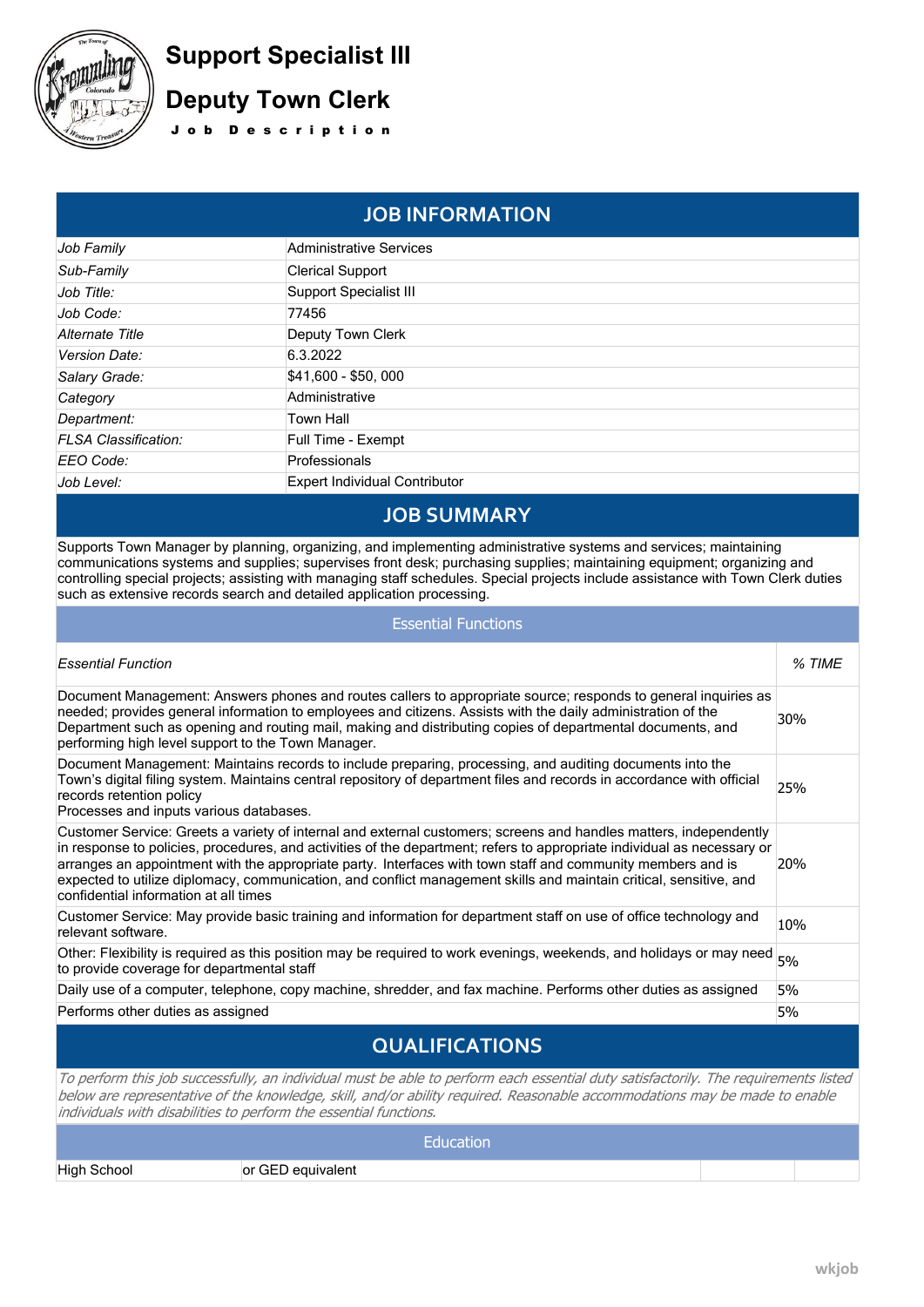|                                                                                                   | <b>Work Experience</b>                                                                                                                                                                                               |  |  |  |
|---------------------------------------------------------------------------------------------------|----------------------------------------------------------------------------------------------------------------------------------------------------------------------------------------------------------------------|--|--|--|
| 3 years or more                                                                                   | Any combination of related education, experience, certifications, and<br>licenses that will result in a candidate successfully performing the<br>essential functions of the job - NOTARY or ability to obtain Notary |  |  |  |
|                                                                                                   | <b>Skills</b>                                                                                                                                                                                                        |  |  |  |
|                                                                                                   | Proficiency with Microsoft Office including Word and Excel                                                                                                                                                           |  |  |  |
| Outstanding written, verbal, problem solving, and organization skills                             |                                                                                                                                                                                                                      |  |  |  |
| Ability to listen well and communicate effectively verbally and in writing with various audiences |                                                                                                                                                                                                                      |  |  |  |
| Ability to perform work in an accurate and efficient manner without supervision                   |                                                                                                                                                                                                                      |  |  |  |
| Skill in organizing, prioritizing, and managing multiple and competing tasks                      |                                                                                                                                                                                                                      |  |  |  |
| Ability to organize and track multiple assignments                                                |                                                                                                                                                                                                                      |  |  |  |
| Knowledge of general office practices and procedures                                              |                                                                                                                                                                                                                      |  |  |  |
| Knowledge of math, spelling, grammar, punctuation, and vocabulary                                 |                                                                                                                                                                                                                      |  |  |  |
| Teaching others how to do something.                                                              |                                                                                                                                                                                                                      |  |  |  |
| Skill in writing, editing, and revising materials                                                 |                                                                                                                                                                                                                      |  |  |  |
|                                                                                                   | Skill in organizing and maintaining complex filing systems                                                                                                                                                           |  |  |  |
| Knowledge of municipal purchasing and procurement process and procedures preferred                |                                                                                                                                                                                                                      |  |  |  |
|                                                                                                   |                                                                                                                                                                                                                      |  |  |  |

## **PHYSICAL DEMANDS/WORKING CONDITIONS**

|                           |    | <b>Physical Demands</b> |                           |                |            |        |
|---------------------------|----|-------------------------|---------------------------|----------------|------------|--------|
| <b>Physical Demand</b>    | ΝA | Rarely                  | Occasionally              | Frequently     | Constantly | Weight |
| Reading                   |    |                         |                           | X              |            |        |
| Carrying                  |    |                         | X                         |                |            | 20 lbs |
| <b>Climbing Stairs</b>    |    | $\pmb{\times}$          |                           |                |            |        |
| Crouching                 |    |                         | $\pmb{\times}$            |                |            |        |
| Grasping                  |    |                         | X                         |                |            |        |
| Grip                      |    |                         | X                         |                |            |        |
| Handling                  |    |                         | X                         |                |            |        |
| Kneeling                  |    |                         | X                         |                |            |        |
| Pinch                     |    |                         | X                         |                |            |        |
| Pulling                   |    |                         | X                         |                |            | 20 lbs |
| Pushing                   |    |                         | $\boldsymbol{\mathsf{X}}$ |                |            | 20 lbs |
| Lifting                   |    |                         | X                         |                |            | 20 lbs |
| Reaching                  |    |                         | X                         |                |            |        |
| Vision                    |    |                         |                           |                | X          |        |
| <b>Repetitive Motions</b> |    |                         |                           |                | X          |        |
| Sitting                   |    |                         |                           | $\pmb{\times}$ |            |        |
| Standing                  |    |                         |                           | $\pmb{\times}$ |            |        |
| Walking                   |    |                         |                           | X              |            |        |
| Stooping                  |    |                         | $\pmb{\times}$            |                |            |        |

*The physical demands described here are representative of those that must be met by an employee to successfully perform the essential functions of this job. Reasonable accommodations may be made to enable individuals with disabilities to perform the essential functions*

| <b>Working Environment</b> |    |        |              |            |            |
|----------------------------|----|--------|--------------|------------|------------|
| <b>Working Condition</b>   | NA | Rarely | Occasionally | Frequently | Constantly |
| Extreme cold               |    |        | X            |            |            |
| Extreme heat               |    |        | X            |            |            |
| Humidity                   |    |        | X            |            |            |
| Wet                        |    |        | X            |            |            |
| Noise                      |    |        | Χ            |            |            |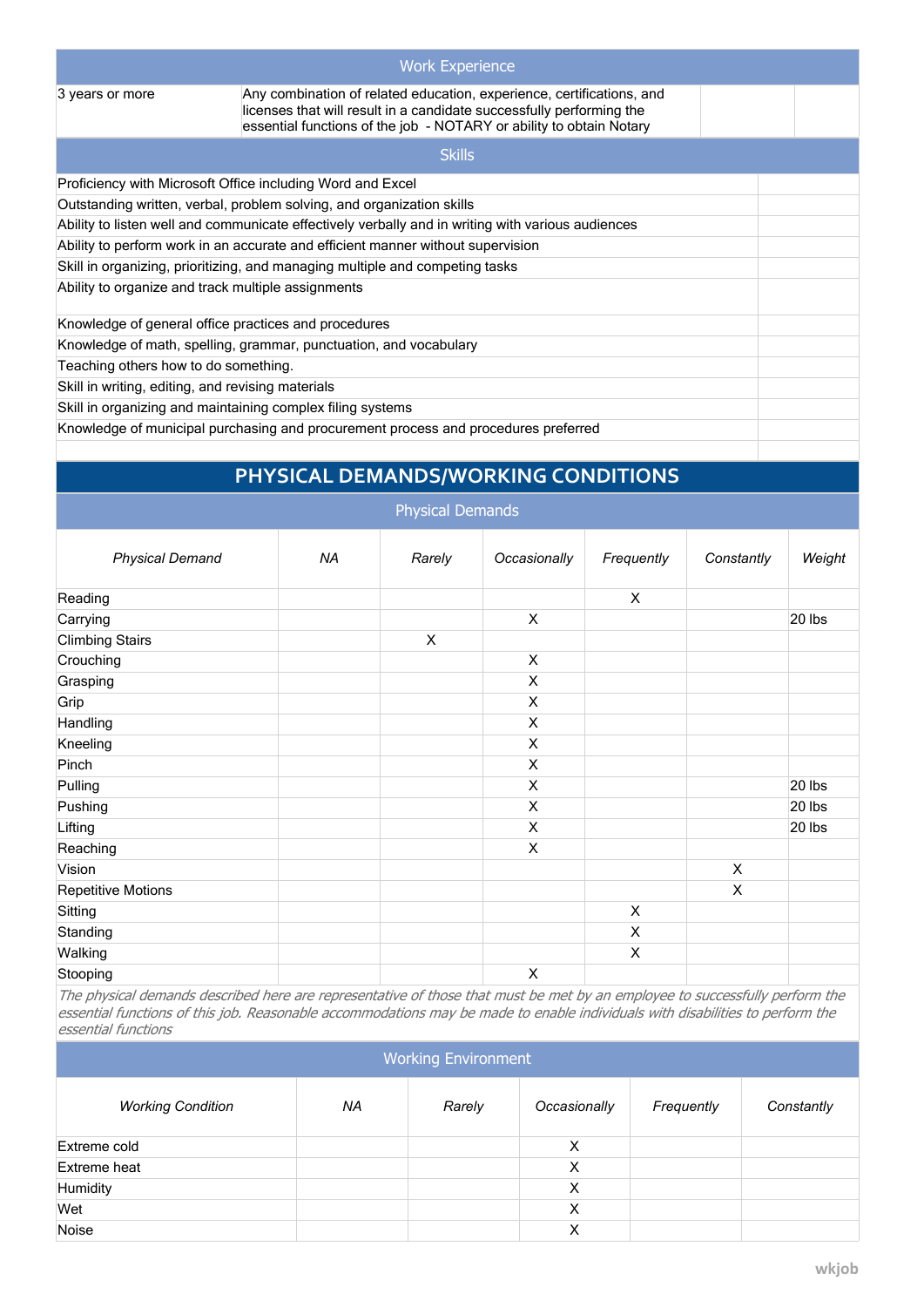| <b>Working Environment</b>      |                                                                   |        |              |            |            |
|---------------------------------|-------------------------------------------------------------------|--------|--------------|------------|------------|
|                                 |                                                                   |        |              |            |            |
| <b>Working Condition</b>        | ΝA                                                                | Rarely | Occasionally | Frequently | Constantly |
| Hazards                         |                                                                   |        | X            |            |            |
| <b>Temperature Change</b>       |                                                                   |        | X            |            |            |
| <b>Atmospheric Conditions</b>   | X                                                                 |        |              |            |            |
| Vibration                       |                                                                   |        | X            |            |            |
| Other                           | X                                                                 |        |              |            |            |
| Valid Driver's License Required |                                                                   |        |              |            |            |
| Yes/No                          | <b>Reason for Drivers License</b>                                 |        |              |            |            |
| Yes                             | May operate Town fleet for traveling to conferences or trainings. |        |              |            |            |

*The work environment characteristics described here are representative of those an employee encounters while performing the essential functions of this job. Reasonable accommodations may be made to enable individuals with disabilities to perform the essential functions.*

## Functional Competencies *Competency Level Competency Description* Analytical Thinking 4. Experienced Solves complex problems using a sequential system. Business Impact 2. Novice Responsible for the team meeting goals and objectives. Collaboration 1. Entry Develops partnerships with internal team members. Company Knowledge 4. Experienced Understands the role of the function and how it fits into meeting the goals of the division. Functional Knowledge 2. Novice Understands his/her discpline and good conceptualization of processes. Influence 2. Novice Develops respect for ideas and proposals within the department. Job Impact 2. Novice Work team and other connected work teams. Leadership Skills 2. Novice Manages a team. Managing Change 3. Mid Initiates and implements departmental modifications. Problem Solving 3. Mid Arrives at a conclusion based on previous experiences and good judgment. Strategic Responsibility 3. Mid Sets or influences strategy for his/her department.

### **SCOPE**

#### Freedom To Act

Works is accomplished with limited direction. Determines and develops approach to solutions. Work is evaluated upon completion to ensure objectives have been met.

### Problem Complexity and Problem Solving Timeframes

Works on complex issues where analysis of situations or data requires in-depth evaluation of variable factors. Constructs and may pursue alternative paths towards a solution. Exercises judgment in selecting method, techniques and evaluation criteria for obtaining results consistent with broadly defined policies and practices. Problem/Task resolution timeframe: Inclusive of shorter timeframes, but typically six to twelve months or more to resolve.

#### People Management

*# Direct Resources Managed # Indirect Resources Managed*

#### Impact

Erroneous decisions or recommendations would normally result in failure to reach goals crucial to significant organizational objectives and would profoundly effect the image of the organization.

#### Contact with Others

Acts as prime consultant on significant tasks that affect the organization's long-term goals and objectives. Interacts with senior management and senior value-chain partners both internally and externally on matters requiring coordination and decisionmaking across organizational lines.